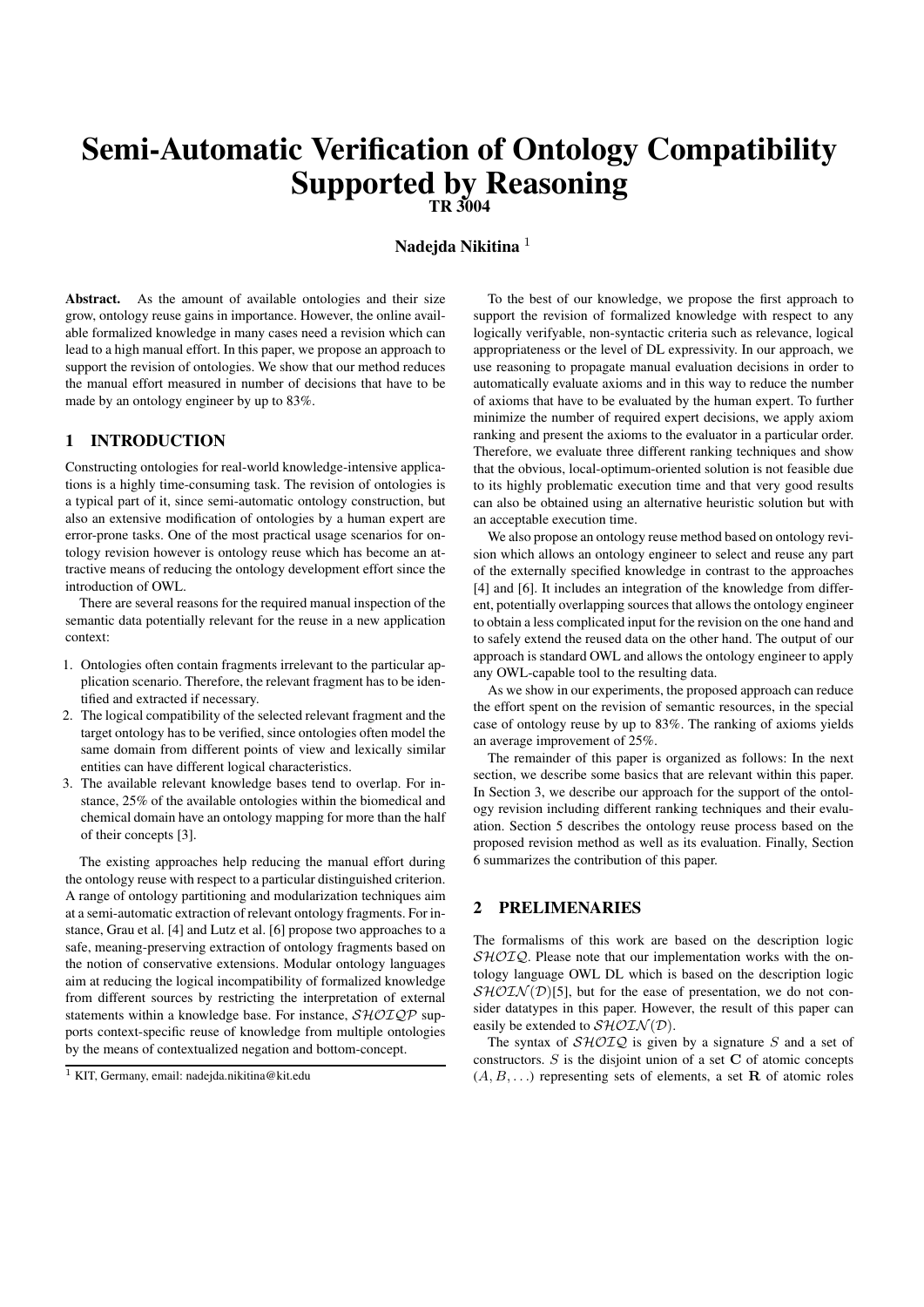$(r, s \dots)$  representing binary relations between elements, and a set I of individuals  $(a, b, \ldots)$  representing elements.<sup>2</sup> In the following, we will use the term *ontology entities* or simply *entities* to refer to the elements of the set  $\mathbf{C} \cup \mathbf{R}$  of concepts and roles of an ontology.

Constructors provide the means for defining the set  $Con(S)$ of general concepts  $(C, D, \ldots)$ , the set Rol $(S)$  of general roles  $(R, S, \ldots)$ , and the set Ax(S) of axioms  $(\alpha, \beta, \ldots)$ . Rol(S) is built using the inverse roles  $(R^-)$  construct. General concepts can be constructed using the following grammar:

$$
C \leftarrow A | \neg C | C_1 \sqcap C_2 | \exists R.C | \geq nS.C
$$

In the latter expression, we use an atomic concept  $A$ , an atomic role  $S$ , a concept  $C$ , a role  $R$ , and a positive integer  $n$ . We introduce some additional shortcuts: the bottom concept  $\perp$  stands for  $A \sqcap \neg A$ and the top concept  $\top$  is a shortcut for  $\neg \bot$ , the disjunction of concepts  $C_1 \sqcup C_2$  stands for  $\neg(\neg C_1 \sqcap \neg C_2)$ , and the value restriction  $\forall R.C$  stands for  $\neg(\exists R.\neg C)$ . Another shortcut is  $\leq nS.C$  which stands for  $\neg(\geq n+1S.C)$ .

The set of terminological axioms (TBox) for a particular signature S consists of concept inclusion ( $A \sqsubseteq B$ ) and equivalence ( $A \equiv B$ ) axioms as well as role inclusion ( $R \sqsubseteq S$ ), role equivalence ( $R \equiv S$ ), and transitivity  $(R^+ \sqsubseteq R)$  axioms.

The logical entailment  $\models$  is defined using the set-theoretic semantics for description logics. Given a signature  $S$ , an interpretation  $I$ is a pair  $\mathcal{I} = (\Delta^{\mathcal{I}}, \cdot^{\mathcal{I}})$ , where  $\Delta^{\mathcal{I}}$  is a non-empty set, called the domain of the interpretation, and  $\cdot^{\mathcal{I}}$  is the interpretation function that assigns to every  $A \in \mathbf{C}$  a subset  $A^{\mathcal{I}} \subseteq \Delta^{\mathcal{I}}$  , to every  $R \in \mathbf{R}$  a binary relation  $r^{\mathcal{I}} \subseteq \Delta^{\mathcal{I}} \times \Delta^{\mathcal{I}}$ , and to every  $a \in I$  an element  $a^{\mathcal{I}} \in \Delta^{\mathcal{I}}$ . The extension of the interpretation function to complex roles and concepts as well as the satisfaction relation between an interpretation  $\mathcal I$  and an axiom  $\alpha$  can be found in [1]. An interpretation  $I$  is a model of an ontology  $O$ , if it satisfies all axioms in  $O$ . An ontology  $O$  implies an axiom  $\alpha$ , if every model  $I$  of  $O$  satisfies  $\alpha$ . An ontology O implies a set of axioms  $\mathcal{T}$ , denoted as  $\mathcal{O} \models \mathcal{T}$ , if it implies each axiom  $\alpha \in \mathcal{T}$ .

## 3 REVISION OF KNOWLEDGE BASES

When considering the reuse of knowledge from foreign ontologies, a decision needs to be taken for each of its axioms whether it complies with the requirements underlying  $T$  such as requirements concerning the logical expressiveness within the ontology or the exact meaning of ontology entities. In our approach of ontology revision, the expert reviews the axioms one by one while after each decision taken by the expert some axioms are evaluated automatically and disappear from the revision list. In order to motivate the subsequent formal presentation of the automatic evaluation, we consider the following example. Assume that we have to review the following set of axioms:

- ( $\alpha$ ) Person  $\Box$   $\neg$ Event
- (β) Employee  $\sqsubseteq \neg$  Lecture
- (γ) Ordinary ≡ Ordinary Lecture

given a target ontology with the two following concept hierarchies:

- 1. Ordinary  $\sqsubseteq$  Employee  $\sqsubseteq$  Person and
- 2. Ordinary Lecture  $\sqsubseteq$  Lecture  $\sqsubseteq$  Event

In this example, if we approve the axiom  $\alpha$ , then, on the one hand, the axiom  $\gamma$  has to be declined, since it would otherwise lead to an inconsistent knowledge base. On the other hand, the axiom  $\beta$  has to be approved, since it already is indirectly contained in the knowledge base due to the subsumption hierarchies and  $\alpha$ .

This example illustrates the main idea behind the proposed reasoning-based support for ontology revision which is inspired by the work on debugging ontology mappings by Meilicke et al. [7], in particular the following two assumptions underlying the latter work:

- 1. If an unevaluated mapping relationship contradicts with the already approved ones, the expert would decline it.
- 2. If an unevaluated mapping relationship is entailed by the already approved ones, the expert would approve it.

In this way, the the revision decisions of the expert are propagateted to yet unevaluated mappings and the number of mappings to be evaluated by a human expert is reduced. We transfer these two assumptions to the revision of  $\mathcal{SHOLQ}$  knowledge bases and define the following succession operator which is based on several concrete notions of contradiction and entailment.

Definition 1 *(Succession operator) Let* O *be a set of axioms which has to be reviewed to verify the compatibility with a target ontology* T *, and let* V *be the set* {*approved, declined, unevaluated*} *of evaluation values. Let* Ω *denote the set of all possible axiom sets satisfying the* SHOIQ *syntax restrictions. The evaluation state function*  $f_{\tau}: \mathcal{O} \cup \mathcal{T} \rightarrow \mathcal{V}$  *with*  $\forall_{\gamma \in \mathcal{T}} (f_{\tau}(\gamma)) =$  *approved*) *can be transformed into a more advanced evaluation state function using the succession operator*  $\Phi : \mathcal{V}^{\mathcal{O}} \to \mathcal{V}^{\mathcal{O}}$  *as follows:* 

 $\Phi(f_{\mathcal{T}})(\alpha) =$  $\sqrt{ }$  $\int$  $\overline{\mathcal{L}}$ *approved if*  $f_{\tau}^{-1}$  (*approved*)  $\models \alpha$ *declined if*  $f_{\tau}^{-1}$  (*approved*)  $\cup \{\alpha\} \models \beta$ ,  $\beta \in f_{\mathcal{T}}^{-1}(decimal) \cup \{\perp\}$ *or*  $f^{-1}_\mathcal{T}(approved) \cup {\alpha} \notin \Omega$ *unevaluated otherwise*

Notice that due to the monotonicity of reasoning in  $\mathcal{SHOLQ}$ ,  $\Phi$ preserves the values {*approved, declined*} assigned by  $f_{\tau}$  to the axioms and only influences the evaluation values of axioms with  $f_{\mathcal{T}}(\alpha) =$  *unevaluated.* 

The proposed approach is also based on the assumptions that the requirements for the resulting ontology are known to the reviewing ontology engineer and that evaluation decisions cannot be changed during the evaluation. These assumptions are not explicitly modelled in the definition stated above, however they must hold in order for the methods to work correctly.

## 4 RANKING

The impact of reasoning-based support depends on the order in which axioms are evaluated. For instance, if the ontology engineer has to evaluate the axioms concerning the entity *Decision*

- 1. Decision  $\sqsubseteq$  Distinct-Entity
- 2. Decision  $\sqsubseteq$  Mental-Entity
- 3. Decision  $\sqsubseteq$  Mental-Object

and the evaluated ontology  $T$  already contains the subclass axioms

- ( $\alpha$ ) Mental-Entity  $\sqsubseteq$  Distinct-Entity
- ( $\beta$ ) Mental-Object  $\sqsubseteq$  Mental-Entity

<sup>&</sup>lt;sup>2</sup> In the literature, also the term 'class' is used instead of 'concept' and the terms 'property' and 'relation' are used instead of 'role'.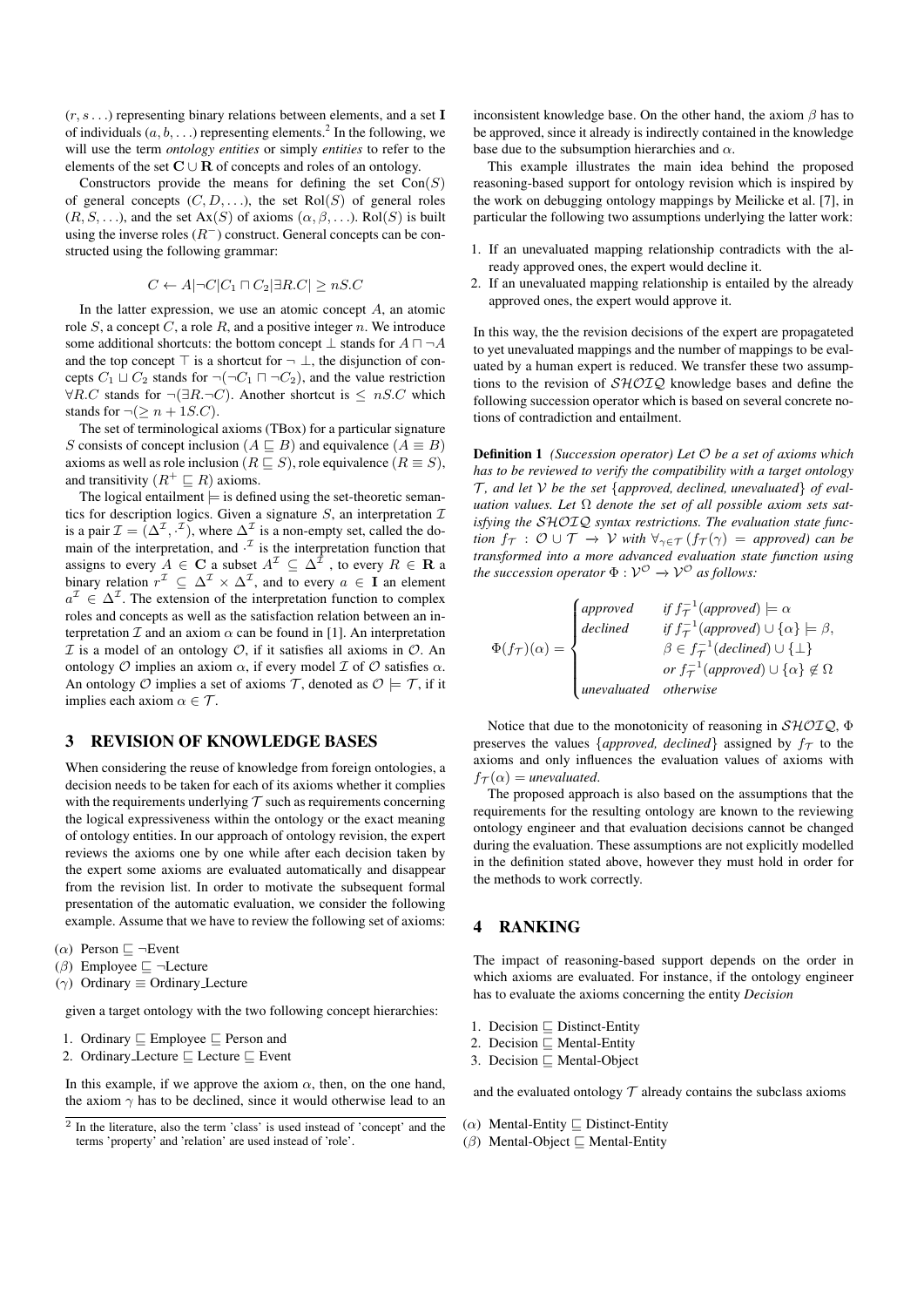then, declining axiom 1 or approving axiom 3 would result in an automatic evaluation of axioms 1-3. Approving the axioms in the presented order or declining in the inverse order would however require two additional expert decisions. Obviously, ranking and ordering the axioms can increase the effect of the reasoning-based support. The results of our latter experiments support the intuitive assumption that the calculation of an optimal order by comparing the results of all possible axiom arrangements would not be feasible for an interactive application. In the following, we consider one available ranking technique and develop two new ranking techniques which aim at finding an advantageous order of the axioms.

## 4.1 MEILICKERANK

Meilicke et al. [7] propose a ranking function for mapping relationships of types {*subconcept, superconcept, disjoint concepts*} resulting from ontology mapping. This ranking is based on combinatorics and is independent from the current evaluation state. We adapt the this technique for ranking of  $\mathcal{SHOLQ}$  axioms in order to evaluate how well the ranking technique is suited for ontology revision. The ranking value for an axiom  $\alpha$  containing concepts  $\tilde{C} \in \mathbf{C}(\mathcal{O}_1)$  and  $D \in \mathbf{C}(\mathcal{O}_2)$  is calculated as follows:

- $\text{sub}(\mathcal{O}_1, C) \cdot (\text{super}(\mathcal{O}_2, D) + \text{dis}(\mathcal{O}_2, D)), \text{if } \alpha = (C \sqsubseteq D)$
- super $(\mathcal{O}_1, C) \cdot (\text{sub}(\mathcal{O}_2, D) + \text{dis}(\mathcal{O}_2, D))$ , if  $\alpha = (C \sqsupseteq D)$
- $\text{sub}(\mathcal{O}_1, C) \cdot (\text{super}(\mathcal{O}_2, D) + \text{dis}(\mathcal{O}_2, D)) +$  $super(\mathcal{O}_1, C) \cdot (sub(\mathcal{O}_2, D) + dis(\mathcal{O}_2, D))$ , if  $\alpha = (C \equiv D)$

where  $\text{sub}(\mathcal{O}, C)$  returns the number of all subconcepts of concept C in  $\mathcal O$ , super  $(\mathcal O, C)$  returns the number of all superconcepts of C in  $\mathcal O$ , and dis  $(\mathcal O, C)$  returns the number of all concepts that are disjoint with  $C$ . Since the ranking values have to be calculated only once, the ranking method promises to be efficient in terms of time.

#### 4.2 NEXTMAXRANK

As we can see from the example, the number of axioms which can be entailed about the currently considered entity  $E_u$  depends on the set of already approved axioms about the entity  $E_u$ . Therefore, another possible way to rank the axioms would be to calculate for each unevaluated axiom the number of unevaluated axioms that can be entailed, if the considered axiom is approved. This is exactly how the ranking function NEXTMAXRANK works. It applies reasoning at each evaluation step and presents the axiom with the maximal number of subsequent entailments to the expert. This maximal number of subsequent entailments represents the local maximum of the corresponding evaluation step. Since the ranking values depend on the approved axioms, the result is to a certain extent dependent on the original order of the axioms.Therefore, the overall number of entailments is not neserrarily the global optimum. However, this ranking technique takes possible axiom declines into account by calculating the ranking values after each expert evaluation step.

## 4.3 MINSETRANK

Another possibility to rank the axioms is to determine a minimal, logically nonredundant subset within the total set of unevaluated axioms which can be used to deduce the remaining unevaluated axioms. If no axioms are declined, un evaluation of the minimal set would suffice. Therefore, the minimal set should be ranked higher than the remainder in order to insure that it will be evaluated first. The ranking technique MINSETRANK is an approximation of this idea. By the means of reduction rules shown in Table 1, a set of axioms can be

reduced to a much smaller set with the same amount of information. We rank an axiom with 1, if there are no reduction rules defined for it or the defined rules are satisfied by the considered knowledge base. Otherwise we rank it with 0.

| Axiom type                       | <b>Reduction Rules</b>                                                                             |
|----------------------------------|----------------------------------------------------------------------------------------------------|
| $C_1 \sqsubset C_2$              | $\mathcal{O} \not\models \{ \overline{C_1} \sqsubseteq C_3, C_3 \sqsubseteq C_2 \}$                |
|                                  | for any $C_3 \in \mathbb{C}/\{C \mathcal{O}  \models \{C \equiv C_1\} \vee$                        |
|                                  | $\mathcal{O} \models \{C \equiv C_2\}\}\$                                                          |
| $C_1 \sqsubset \neg C_2$         | $\mathcal{O} \not\models \{C_1 \sqsubseteq C_3, C_2 \sqsubseteq \neg C_3\}$                        |
|                                  | for any $C_3 \in \mathbb{C}/\{C \mathcal{O}  \models \{C \equiv C_1\}$                             |
|                                  | $\mathcal{O} \not\models \{C_2 \sqsubseteq C_4, C_1 \sqsubseteq \neg C_4\}$                        |
|                                  | for any $C_4 \in \mathbb{C}/\{C \mathcal{O}  \models \{C \equiv C_2\}$                             |
| $\exists R_1.\top \sqsubset C_1$ | $\mathcal{O} \not\models \{C_1 \sqsupseteq C_2, \exists R_1 \ldotp \top \sqsubseteq C_2\}$         |
|                                  | for any $C_2 \in \mathbb{C}/\{C \mathcal{O}  \models \{C \equiv C_1\}$                             |
|                                  | $\mathcal{O} \not\models \{R_2 \equiv R_1^-, R_2 = R^*, \top \sqsubseteq \forall R_2.C_1\}$        |
|                                  | for any $R_2 \in \mathbf{R}/\{R \mathcal{O}  \models \{R \equiv R^*\}\}\$                          |
| $\top \sqsubset \forall R_1.C_1$ | $\mathcal{O} \not\models \{C_1 \sqsupset C_2, \top \sqsubset \forall R_1.C_2\}$                    |
|                                  | for any $C_2 \in \mathbb{C}/\{C \mathcal{O}  \models \{C \equiv C_1\}$                             |
|                                  | $\mathcal{O} \not\models \{R_2 \equiv R_1^-, R_2 = R^*, \exists R_2 \ldotp \top \sqsubseteq C_1\}$ |
|                                  | for any $R_2 \in \mathbf{R}/\{R \mathcal{O}  \in \{R \equiv R^*\}\}\$                              |
| $R_1 \sqsubset R_2$              | $\mathcal{O} \not\models \{R_1 \sqsubseteq R_3, R_3 \sqsubseteq R_2\}$                             |
|                                  | for any $R_3 \in \mathbf{R}/\{R \mathcal{O}  = \{R \equiv R_1\} \vee$                              |
|                                  | $\mathcal{O} \models \{R \equiv R_2\}\}\$                                                          |

Table 1. MINSETRANK reduction rules for different axiom types

In some cases, there are several alternative ways to express a piece of information and both alternatives would result in an equal number of axioms in the minimal set. In this case, we choose one of the alternatives to be an element of the minimal set based on the original order of the axioms. For instance, one of the two roles inverse to each other is chosen as a target for axioms (denoted as  $R^*$  within the reduction rules) if it was the first one to be mentioned in an axiom. The redundant axioms of the second role will then be ranked with 0.

In order to verify the satisfaction of the reduction rules in an inconsistent axiom set, we introduce a simple paraconsistent reasoning method...

#### 4.4 Evaluation

We compare the described ranking methods on several axiom sets in order to estimate their strengths and weaknesses. On the one hand, we investigate, to what extent the manual effort of ontology revision can be reduced in terms of required expert decisions. On the other hand, we are interested in execution time required for the evaluation of the different axiom sets. The relative effort reduction shown in Table 3 is calculated as

$$
\varrho(\mathcal{O}) = 100\% \cdot \frac{\#(\mathcal{O}) - \varepsilon(\mathcal{O})}{\#(\mathcal{O})}
$$

where  $\varepsilon(\mathcal{O})$  is the number of axioms that have to be evaluated by a human expert and  $#(O)$  the number of axioms considered in the revision. In order to measure  $\varepsilon(\mathcal{O})$ , we run a simulation of the evaluation where a virtual expert evaluates axioms according to a particular simulation setting. Since the discussed ranking techniques are to different extents optimized for the approval of the reviewed data, they can react differently on a decreasing level of data quality. Each simulation setting has a particular defined proportion of declined axioms which reflects a situation with a particular niveau of data quality. In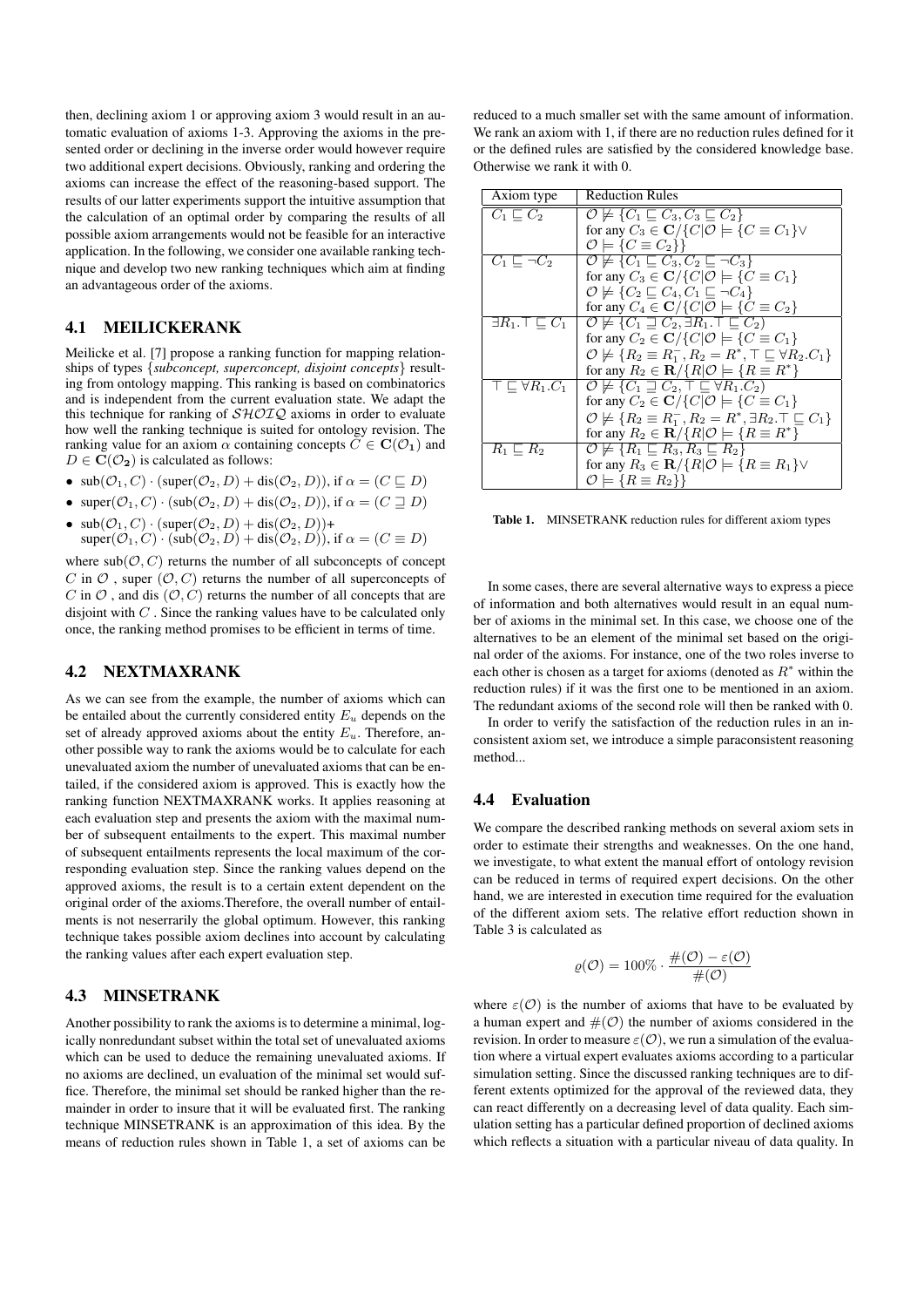| Ranking         | Simulation Mode    | <b>Test Ontology A</b> | <b>Test Ontology B</b> | Pcs        | MyReview | Cmt                | OpenConf | Sofsem     |
|-----------------|--------------------|------------------------|------------------------|------------|----------|--------------------|----------|------------|
| Axiom set size  |                    | 43                     | 18                     | 187        | 1126     | 694                | 452      | 424        |
| <b>RANDOM</b>   | approve all        | 22/48%                 | $12/33\%$              | 129/31%    | 820/27%  | $\frac{399}{43\%}$ | 352/22%  | $270/36\%$ |
|                 | decline every 10th | 22/48%                 | $12/33\%$              | 140/25%    | 873/22%  | 445/36%            | 367/19%  | 293/31%    |
|                 | decline every 2nd  | 31/27%                 | $16/11\%$              | 167/10%    | 1025/9%  | 584/16%            | 421/7%   | 382/10%    |
|                 | best time          | 00:00:01               | 00:00:01               | 00:00:03   | 00:03:21 | 00:00:21           | 00:00:31 | 00:00:12   |
| <b>NEXTMAX</b>  | approve all        | 9/79%                  | 6/66%                  | 118/36%    | 361/68%  | 192/72%            | 228/49%  | 218/48%    |
|                 | decline every 10th | $9/79\%$               | 6/66%                  | 127/32%    | 422/62%  | 222/68%            | 247/45%  | 242/42%    |
|                 | decline every 2nd  | 24/44%                 | 14/22\%                | 171/8%     | 842/25%  | 441/36%            | 360/20%  | 349/17%    |
|                 | best time          | 00:00:06               | 00:00:01               | 00:03:24   | 09:29:23 | 01:07:19           | 00:57:34 | 01:00:44   |
| <b>MEILICKE</b> | approve all        | $18/58\%$              | $11/38\%$              | 128/31%    | 789/30%  | 350/50%            | 336/26%  | $263/38\%$ |
|                 | decline every 10th | 18/58%                 | 11/38\%                | 134/28%    | 839/25%  | 398/43%            | 351/22%  | 278/34%    |
|                 | decline every 2nd  | 26/39%                 | 14/22\%                | 165/11\%   | 996/12%  | 527/24%            | 425/6%   | 370/13%    |
|                 | best time          | 00:00:00               | 00:00:01               | 00:00:03   | 00:02:10 | 00:00:45           | 00:02:37 | 00:00:37   |
| <b>MINSET</b>   | approve all        | 9/79%                  | 6/66%                  | $125/33\%$ | 405/64%  | $231/67\%$         | 252/44%  | 238/44%    |
|                 | decline every 10th | 9/79%                  | 6/66%                  | 136/27%    | 447/60%  | 269/61%            | 259/43%  | 254/40%    |
|                 | decline every 2nd  | 24/44%                 | 14/22\%                | 175/6%     | 822/27%  | 517/26%            | 382/15%  | 337/21%    |
|                 | best time          | 00:00:00               | 00:00:00               | 00:00:03   | 00:01:53 | 00:00:57           | 00:01:32 | 00:00:35   |

**Table 2.** Simulation results for different ranking techniques containing  $\varrho(\mathcal{T})$  and  $\varepsilon(\mathcal{T})$  values for each axiom set  $\mathcal{T}$  and each experimental setting.

this evaluation, we have used three different simulation setting: *accept all*, *decline every 10th* and *decline every 2nd*.

We run the simulation for different axiom sets obtained from the ontologies of the OntoFarm dataset [8]. In order to better understand the ranking effectiveness, we additionally use a test ontology with an explicitly known structure, which is small enough to be read at once by a human. The test ontology A is shown in Fig. 1. The total number of logical axioms extracted from the test ontology amounts to 43 axioms. To demonstrate how the redundancy depends on the hierarchy depth, we also construct a test ontology B that does not contain the concepts  $A_6$ ,  $A_5$  and  $A_4$ . In the domain axiom,  $A_6$  is replaced by  $A_3$ . The number of extracted logical axioms decreased to 18 which is less than a half of the previous amount. Indeed, alone the number of possible subclass axioms grows factorially with the hierarchy depth. We conclude that the hierarchy depth is a very important factor for the redundancy within a knowledge base.

$$
A_1 \sqsupseteq A_2 \sqsupseteq A_3 \sqsupseteq A_4 \sqsupseteq A_5 \sqsupseteq A_6
$$

$$
A_7 \sqsupseteq A_8 \sqsupseteq A_9
$$

$$
A_1 \sqsubseteq \neg A_7
$$

$$
\exists R_1. \top \sqsubseteq A_6
$$

| Figure 1. | The structure of the test ontology A |  |  |  |  |
|-----------|--------------------------------------|--|--|--|--|
|-----------|--------------------------------------|--|--|--|--|

The results of the simulation on a MacBook Pro with 2.53 GHz Intel Core 2 Duo Processor and 4 GB memory are presented in Table 2. Before discussion the ranking methods, we point out two interesting findings that concern all ranking methods:

1. Even though the experimental setting RANDOM does not require the additional execution time for ranking and sorting of axioms since they are evaluated in a random order, MINSETRANK and MEILICKERANK outperform it with three axiom sets out of seven. This can be explained by the significant reduction of the

number of required evaluation steps which in turns leads to an execution time reduction that is higher than the time required for axiom ranking. In case of an evaluation by a human expert, we expect the improvement of evaluation time caused by ranking to be much more prominent, since each expert evaluation step will take more time than the simulated expert decision and therefore the number of expert evaluation steps will be leveraged significantly higher than the time required for ranking.

2. While the results in the simulation mode *accept all* show more or less stable performance differences between the different ranking methods, the other two modes, and especially *decline every 2nd*, yield less stable experiment results. This can be explaned by the fact that the decline of different axioms also has differently strong consequences for the effort reduction and since the ranking methods do not explicitly take the potential of a decline into account, a higher number of declines leads to more random results.

As we can see, NEXTMAXRANK achieves the best average performance. However, the time results of NEXTMAXRANK are unacceptable with the execution time of 9.5 hours on the axiom set MyReview. The time results of MEILICKERANK are significantly better with 2.18 hours for the same axiom set, but its effectiveness is on average 20% lower than that of NEXTMAXRANK. MINSE-TRANK achieves almost as high effectiveness as NEXTMAXRANK with on average only 3% lower performance and at the same time very good results in terms of execution time. In fact, the execution time of MINSETRANK is only slightly higher than that of the RAN-DOM experimental setting, but for the reason discussed above, in a real revision setting MINSETRANK is very likely to yield the best time results. Because of its good performance and execution time, we use MINSETRANK in the latter experiments within the context of ontology reuse.

#### 5 REVISION-BASED ONTOLOGY REUSE

In principle, ontology revision is an important task within most ontology enginnering processes such as manual ontology construction or ontology learning. In this section, we demonstrate how the proposed ontology revision support can be embeded in an ontology reuse scenario, where the knowledge from several potentially overlapping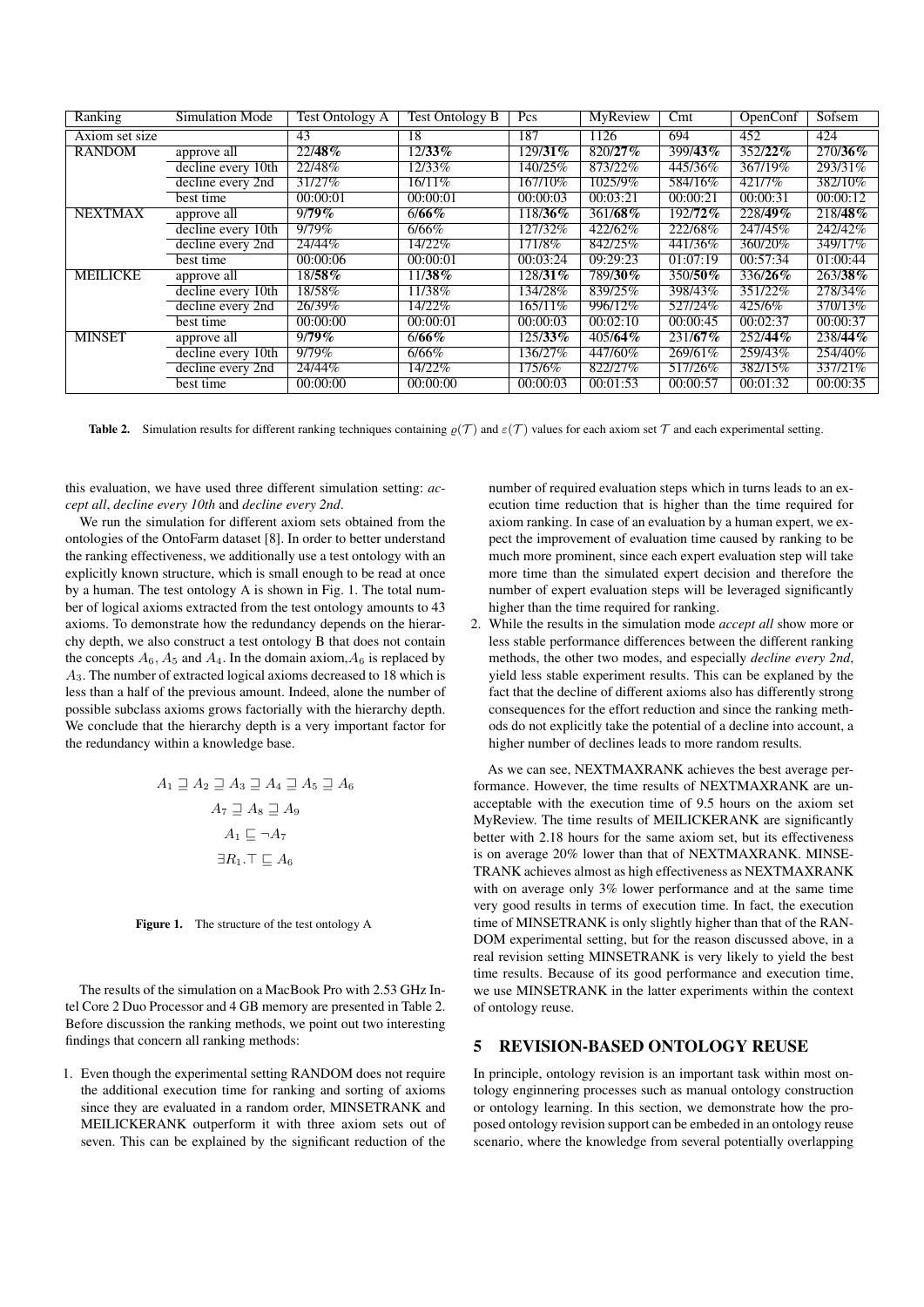sources needs to be reused in a particular application context that is partially specified by a target ontology  $\mathcal{T}$ .

The reuse process is depicted in Algorithm1. It consists of an automatic information integration phase and an interactive revision phase. The first phase includes an Ontology Matching task in order to establish the relationships between the entities  $E<sub>T</sub>$  of the target ontology and the entities  $E_{\mathcal{F}_i}$  of the external knowledge bases  $\mathcal{F}_i$ . Note that when the externaly formalized knowledge comes from different sources, several correspondence relationships for the same entity as well as correspondence relationships between the foreign ontologies are possible. In this section, we denote the set of logical equivalence axioms  $E_{\mathcal{T}} \equiv E_{\mathcal{F}_i}$  derived from these correspondence relationships as  $\mathcal{C}_{\mathcal{F}_{i}\mathcal{T}}$ .

Algorithm 1 Ontology reuse supported by reasoning-based revision **Require:** target ontology  $\mathcal{T}$ , sets of axioms  $\mathcal{F}_i$ 

 $C_{\mathcal{F}_i\mathcal{T}} = \text{MATCH}(\mathcal{T}, \mathcal{F}_i)$  { $C_{\mathcal{F}_i\mathcal{T}}$ : equivalence axioms derived from Ontology Matching}  $U \leftarrow \text{TRANSLATE}^{\mathcal{T}}(\mathcal{F}_i, \mathcal{C}_{\mathcal{F}_i \mathcal{T}})$  {*U*: set of unevaluated axioms}  $f \leftarrow \text{INIT}(\mathcal{T}, U)$  { f: function reflecting the state of the revision}  $f \leftarrow \Phi(f)$  $U \leftarrow f^{-1}(unevaluated)$  $U \leftarrow$  MINSETRANKSORT $(U, f)$ while  $U \neq \emptyset$  do  $\alpha \leftarrow$  GETFIRST $(U)$  $f \leftarrow$  EXPERTEVALUATE( $\alpha$ )  $U \leftarrow U/\{\alpha\}$  $f \leftarrow \Phi(f)$  $U \leftarrow f^{-1}(unevaluated)$ end while return f

Using  $\mathcal{C}_{\mathcal{F}_{i}\mathcal{T}}$ , the axioms of the knowledge bases are "translated" into the vocabulary of the target ontology in order to obtain a less complicated input for the revision and allow the ontology engineer a safe partial reuse and modification of the reused knowledge. This processing step will be discussed in more detail in the next subsection.

Since  $T$  is assumed to already comply with the application requirements, its axioms can be seen as approved and are assigned the corresponding value when the evaluation state function is initialized. The initialized function is used to propagate the evaluation values based on the definition of Φ before the axioms are ranked and sorted using MINSETRANK. Already at this stage and before the expert evaluates any axioms, many of the unevaluated axioms entailed by and contradicting  $T$  can be evaluated automatically.

During the second phase, the expert reviews the sorted axioms in  $U$  one by one while after each evaluation decision some axioms are evaluated automatically by Φ and disappear from the revision list.

#### 5.1 Knowledge Base Translation

As already mentioned in the introduction, externally specified knowledge bases often contain statements that are not compatible with the requirements unterlying the new application context or do not contain some statements that are required within this context. If, for instance, the role *partOf* is specified as irreflexive, but it has to be reflexive in the new appication scenario due to a slightly different meaning, there is a need for a safe way to adapt the specification of this role. Since the IRIs of ontology entities are supposed to be globally unique, it would be safe to create a new entity with a new IRI or to use the IRI of an entity declared within the target ontology. The latter of the two alternatives would also allow us to reduce the sets of equivalent entities declared in  $\mathcal{C}_{\mathcal{F}_i\mathcal{T}}$  to a single entity per set with a single IRI that is probably already familiar to the ontology engineer responsible for the revision.

To transfer the original specification into the target entity, we partially "translate" the language of a foreign ontology into the language of  $T$  by the means of the following translation operator:

**Definition 2** *(Translation operator)* A *translation of an axiom*  $\alpha \in$ F *into the language of the ontology* T *w.r.t. the set of equivalence relationships*  $C_{\mathcal{FT}}$  *is defined as* 

$$
T^{\mathcal{T}}(\alpha, \mathcal{C}_{\mathcal{F}\mathcal{T}}) = \alpha \{ E_{\mathcal{F}} \mapsto E_{\mathcal{T}} | (E_{\mathcal{F}} \equiv E_{\mathcal{T}}) \in \mathcal{C}_{\mathcal{F}\mathcal{T}} \}
$$

*A translation of a set of axioms* F *is defined as*

$$
T^{\mathcal{T}}(\mathcal{F}, \mathcal{C}_{\mathcal{F}\mathcal{T}}) = \{T^{\mathcal{T}}(\alpha, \mathcal{C}_{\mathcal{F}\mathcal{T}})|\alpha \in \mathcal{F}\}
$$

Consequently, a translation of  $\mathcal F$  is a set of axioms resulting from the replacement of the foreign ontology symbol  $E_{\mathcal{F}}$  within  $\mathcal F$  by the symbol  $E_{\mathcal{T}}$  of the target ontology, if  $C_{\mathcal{FT}}$  contains  $E_{\mathcal{F}} \equiv E_{\mathcal{T}}$ . Note that axioms obtained from a translation may reference entities from both, the foreign and the target ontologies, since entities  $E_{\mathcal{F}}$ not connected by any equivalence axioms to the entities of  $T$  were not replaced.

We claim that the following statements expressing three different requirements hold for the translation operator:

Theorem 1 *(Requirements fulfillment by the translation operator)* Let  $\Omega$  *denote the set of all possible axiom sets satisfying the*  $\mathcal{SHOIO}$ *syntax restrictions. Let* T *,* Y *and* F *be sets of* SHOIQ *axioms.*

- *1.*  $(\mathcal{T} \cup T^{\mathcal{T}}(\mathcal{F}, \mathcal{C}_{\mathcal{F}\mathcal{T}}) \subset \Omega$ , if  $(\mathcal{T} \cup \mathcal{F} \cup \mathcal{C}_{\mathcal{F}\mathcal{T}}) \subset \Omega$ *(Preservation of* SHOIQ *syntax restrictions)*
- 2.  $(T \cup \mathcal{F} \cup \mathcal{C}_{\mathcal{F}\mathcal{T}}) \models \mathcal{Y}$ , iff  $\mathcal{T} \cup T^{\mathcal{T}}(\mathcal{F}, \mathcal{C}_{\mathcal{F}\mathcal{T}}) \models T^{\mathcal{T}}(\mathcal{Y}, \mathcal{C}_{\mathcal{F}\mathcal{T}})$ *(Entailment)*
- 3.  $\mathcal{T} \cup \mathcal{F} \cup \mathcal{C}_{\mathcal{FT}}$  *is consistent, iff*  $\mathcal{T} \cup T^{\mathcal{T}}(\mathcal{F},\mathcal{C}_{\mathcal{FT}})$  *is consistent (Consistency)*

The stated requirements on the one hand prevent the generation of facts which were not a part of the original knowledge base, and, on the other hand, preserve all facts of the original knowledge base. They also preserve the consistency and prevent a violation of the  $SHOTQ$  syntax restrictions within the knowledge base. Since the translation operator only merges equivalent entities, the proof for these statements is trivial.

#### 5.2 Ontology Reuse Evaluation

We evaluate the proposed methodology in the scenario where search engine results are considered for reuse in a particular context represented by the target ontologies. As target ontologies, we consider the ontologies from the OntoFarm dataset [8], shown in the column headers of Table 3. We perform the search and revision for each of them separately. We use the ontology search engine Watson [2] to obtain potential axioms for the reuse. Watson matches entity names with keywords provided as input based on simple string-similarity and retrieves axioms referencing these entities. We use the name of each entity referenced in the target ontologies as a keyword. On average, we obtained 3.060 axioms for a target ontology.

The obtained axiom sets were processed as described in Algorithm 1 using the simulation setting *approve all* introduced in Section 4.4.